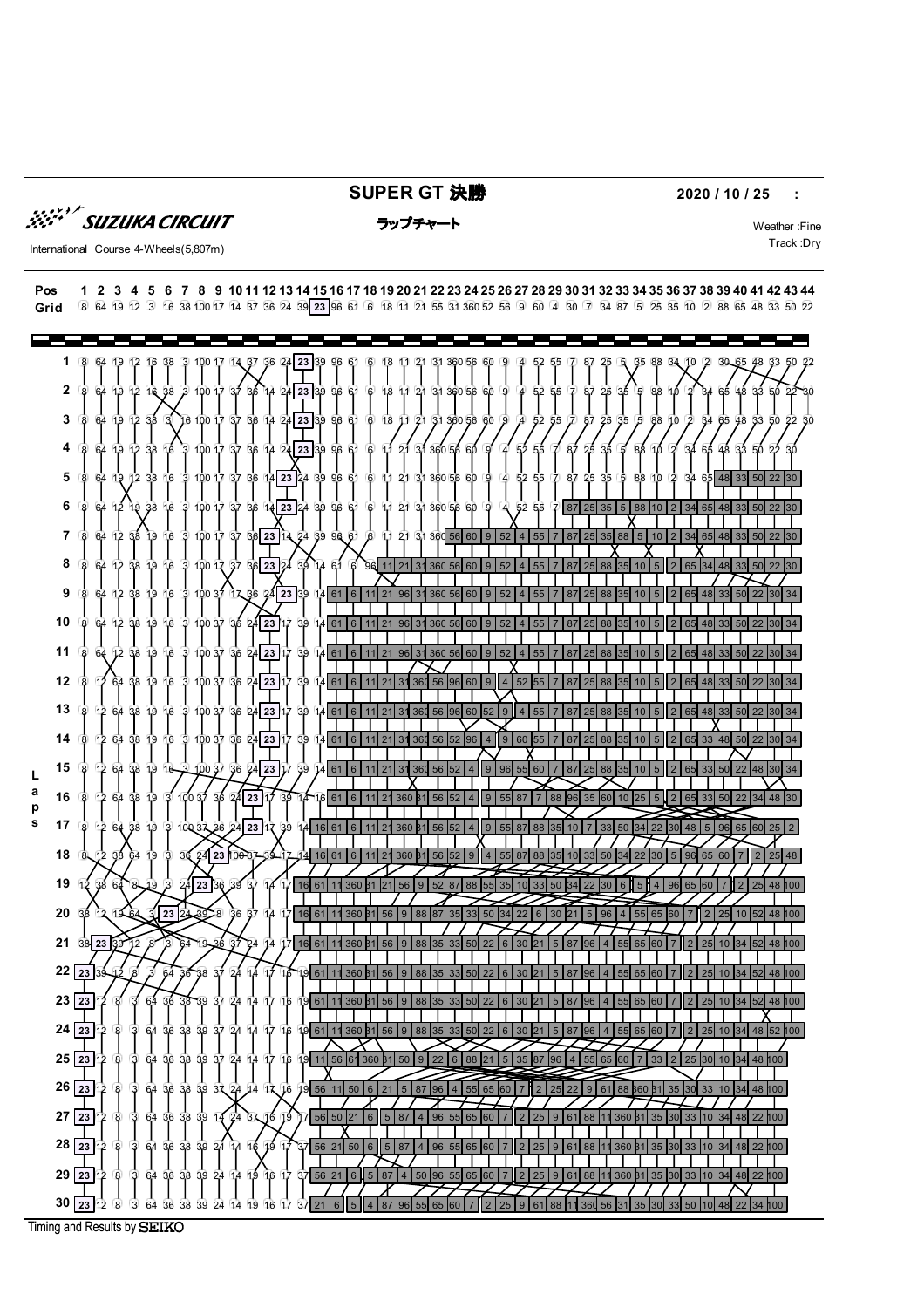

## **SUPER GT 決勝 2020 / 10 / 25 :**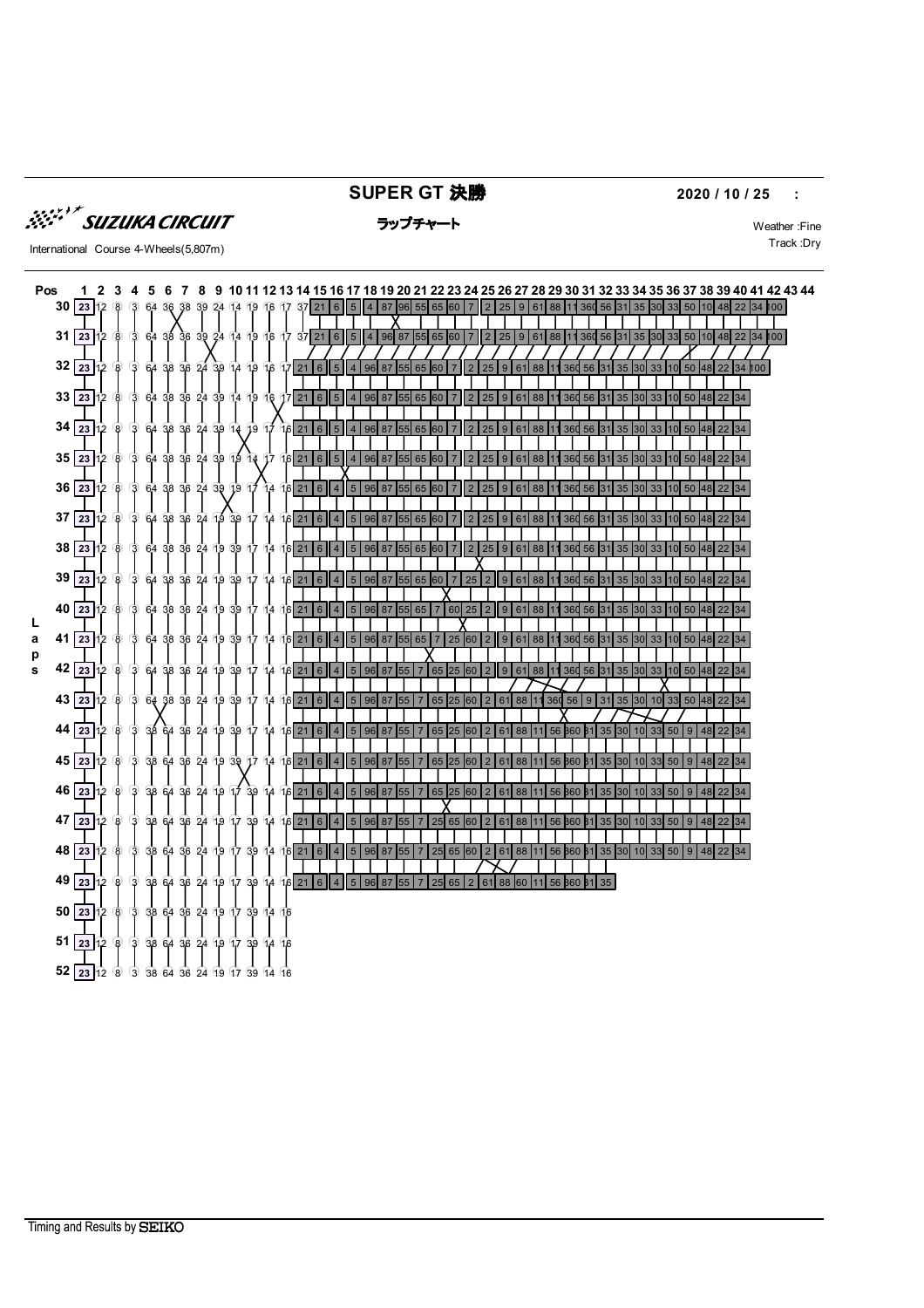tura Circuit t

ラップチャート Weather :Fine



International Course 4-Wheels(5,807m) Track :Dry

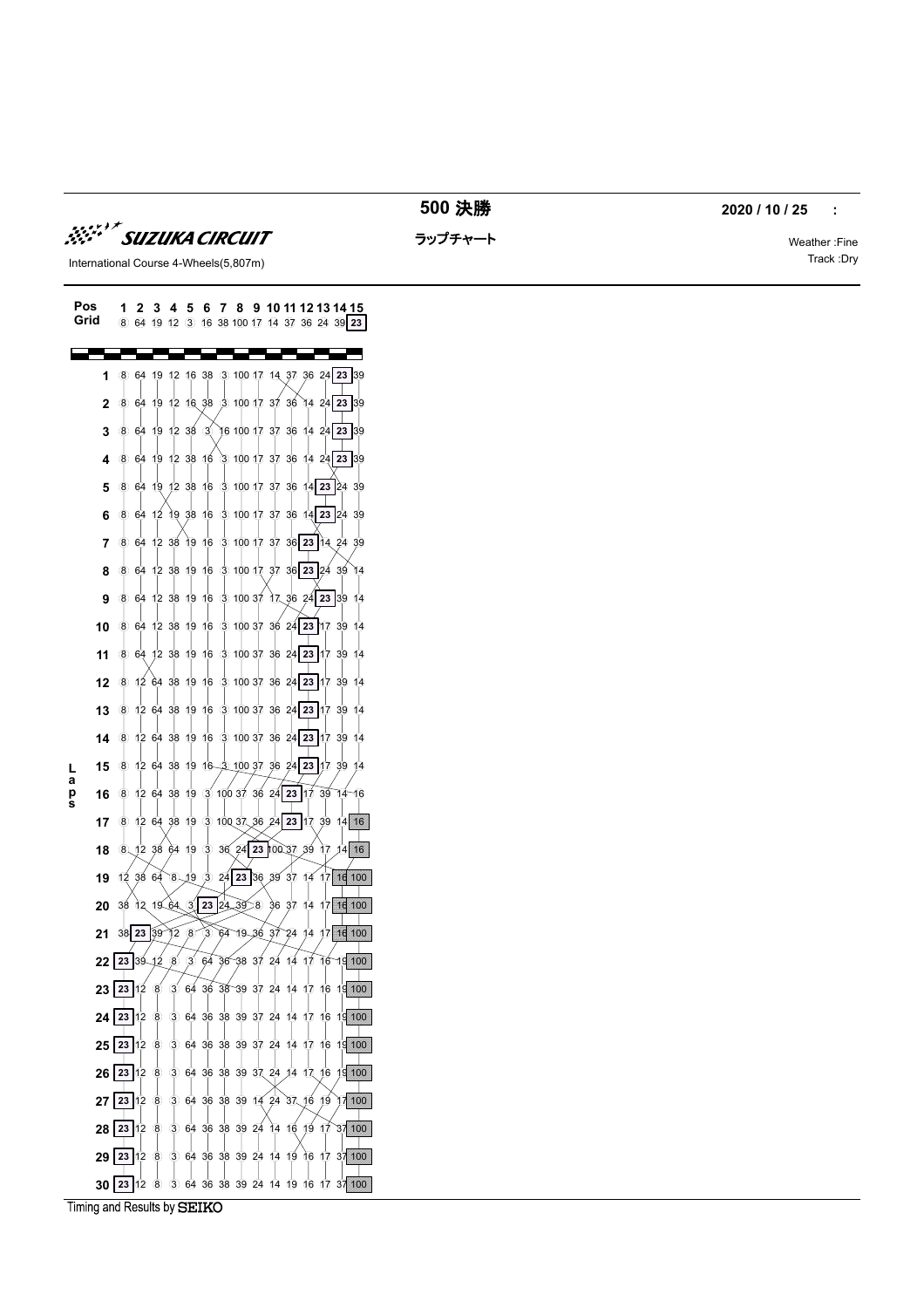

決勝 **2020 / 10 / 25 :** 

ラップチャート Weather :Fine

International Course 4-Wheels(5,807m) Track :Dry

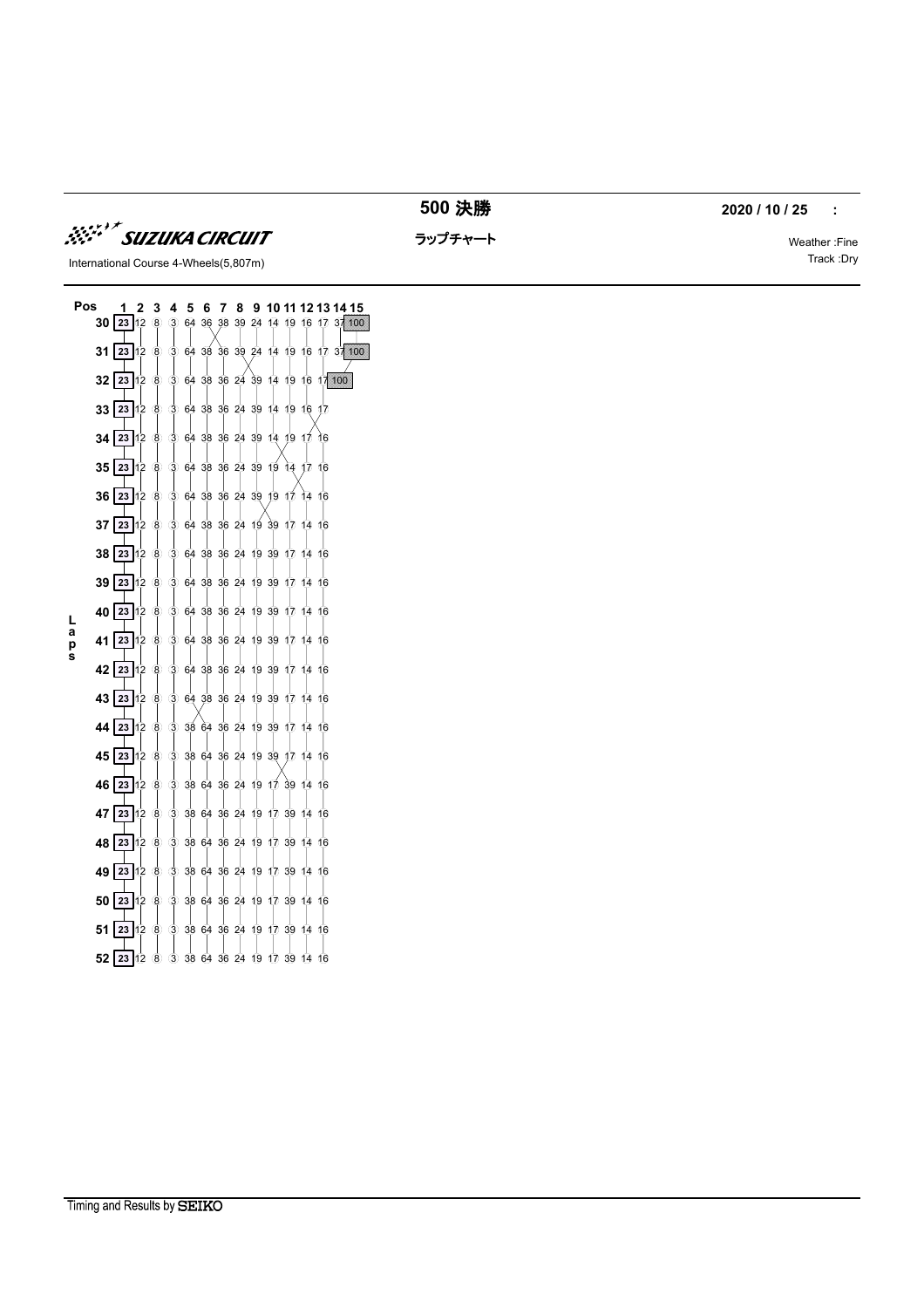

*SSET SUZUKA CIRCUIT* 

**300 決勝 2020 / 10 / 25 :** 

Timing and Results by SEIKO